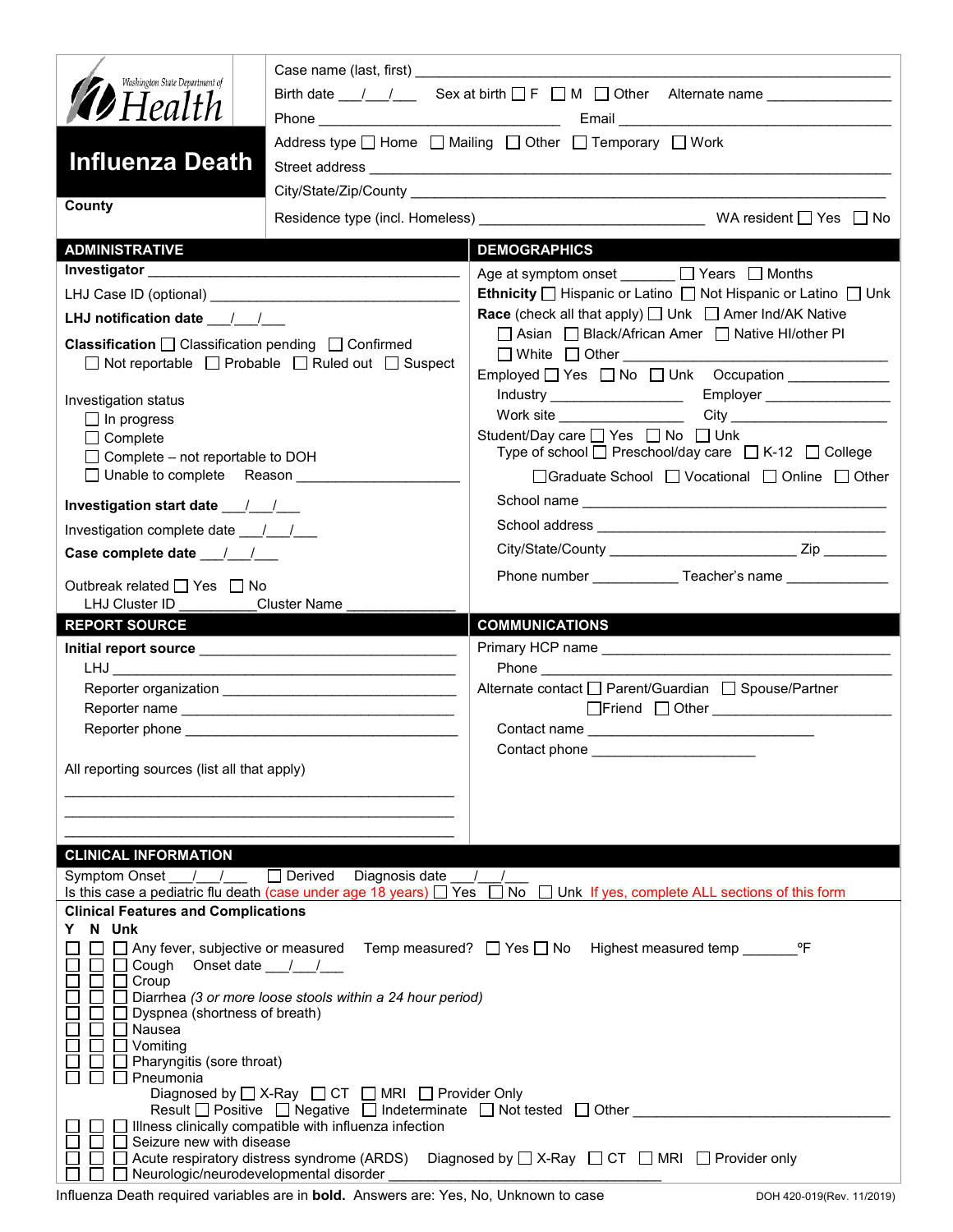| Y N Unk                                                                          |                                             |
|----------------------------------------------------------------------------------|---------------------------------------------|
|                                                                                  |                                             |
|                                                                                  |                                             |
|                                                                                  |                                             |
| Pediatric Death Only                                                             |                                             |
| Y N Unk                                                                          |                                             |
| $\Box$ Bronchiolitis<br>$\Box$                                                   |                                             |
| $\Box$ Encephalitis or encephalomyelitis                                         |                                             |
| $\Box$ Hemorrhagic pneumonia/pneumonitis                                         |                                             |
| $\Box$<br>$\Box$ Myocarditis                                                     |                                             |
| $\Box$ Reye syndrome                                                             |                                             |
| $\Box$ $\Box$ Shock                                                              |                                             |
| $\Box$ Sepsis syndrome                                                           |                                             |
| $\Box$ Did cardiac/respiratory arrest occur outside the hospital<br>$\Box$       |                                             |
| <b>Predisposing Conditions</b>                                                   |                                             |
|                                                                                  |                                             |
| N Unk<br>Y.                                                                      |                                             |
| $\Box$ Alcohol or drug abuse                                                     |                                             |
| $\Box$ $\Box$ Cancer diagnosis or treatment in 12 months prior to onset $\Box$   |                                             |
| $\Box$ $\Box$ Cardiac disease/congenital heart disease                           |                                             |
| $\Box$ $\Box$ Chronic kidney disease                                             |                                             |
| □ Chronic liver disease<br>$\mathsf{L}$                                          |                                             |
| □ Chronic lung disease (e.g., COPD, emphysema)                                   |                                             |
| Current tobacco smoker<br>$\mathsf{L}$                                           |                                             |
| □ Diabetes mellitus                                                              |                                             |
| $\Box$ $\Box$ HIV positive/AIDS                                                  |                                             |
| $\Box$ Non-cancer immunosuppressive condition                                    |                                             |
| Chemotherapy<br>ப                                                                |                                             |
| Steroid therapy                                                                  |                                             |
| □ Cognitive abnormality                                                          |                                             |
| □ □ Obesity Height (in inches) _______ Weight (in pounds) ______                 |                                             |
| $\Box$ $\Box$ Organ transplant                                                   |                                             |
| $\Box$ Other immunosuppressive condition                                         | <u> 1989 - Jan Barbara Barat, manazar a</u> |
| □ D Neuromuscular disorder (e.g., muscular dystrophy) __________________________ |                                             |
|                                                                                  |                                             |
|                                                                                  |                                             |
| Pediatric Death Only                                                             |                                             |
| Y N Unk                                                                          |                                             |
| $\Box$ Asthma/reactive airway disease                                            |                                             |
| $\Box$ Hemoglobinopathy (e.g., sickle cell disease)                              |                                             |
| $\Box$ $\Box$ Cerebral palsy                                                     |                                             |
| $\Box$ $\Box$ Cystic fibrosis                                                    |                                             |
| П<br>Moderate to severe developmental delay                                      |                                             |
| History of febrile seizures                                                      |                                             |
| □ Chromosomal abnormality/genetic syndrome                                       |                                             |
| □ Antiviral prophylaxis<br>П                                                     |                                             |
| $\Box$ Chronic aspirin therapy                                                   |                                             |
| $\Box$ Chemotherapy or radiation therapy                                         |                                             |
| $\Box$ Steroids by mouth of injection                                            |                                             |
|                                                                                  |                                             |
| $\Box$ History of seizures                                                       |                                             |
| Mitochondrial disorder                                                           |                                             |
| $\Box$ Premature at birth Gestational age in weeks                               |                                             |
| Skin or soft tissue infection                                                    |                                             |
| □ Endocrine disorder<br><u> 1990 - Johann Barbara, martin amerikan basar da</u>  |                                             |
| Other neurological disorder                                                      |                                             |
| Pregnancy                                                                        |                                             |
| Pregnancy status at time of symptom onset                                        |                                             |
| $\Box$ Discussed $M_{\odot}$ discussed $\Box$                                    |                                             |

| r regnancy status at time or symptom onset                                                 |
|--------------------------------------------------------------------------------------------|
| Pregnant Weeks pregnant at any symptom onset                                               |
| Outcome of pregnancy □ Still pregnant □ Fetal death (miscarriage or stillbirth) □ Abortion |
| Other                                                                                      |
| Delivered – full term $\Box$ Delivered – preemie $\Box$ Delivered – Unk                    |
| Delivery method $\Box$ Vaginal $\Box$ C-section $\Box$ Unk                                 |
| Postpartum                                                                                 |
| Outcome of pregnancy $\Box$ Fetal death (miscarriage or stillbirth) $\Box$ Abortion        |
| Other                                                                                      |
| $\Box$ Delivered – full term $\Box$ Delivered – preemie $\Box$ Delivered – Unk             |
| Delivery method <u>U</u> Vaginal □ C-section □ Unk                                         |
| Neither pregnant nor postpartum $\Box$ Unk                                                 |
|                                                                                            |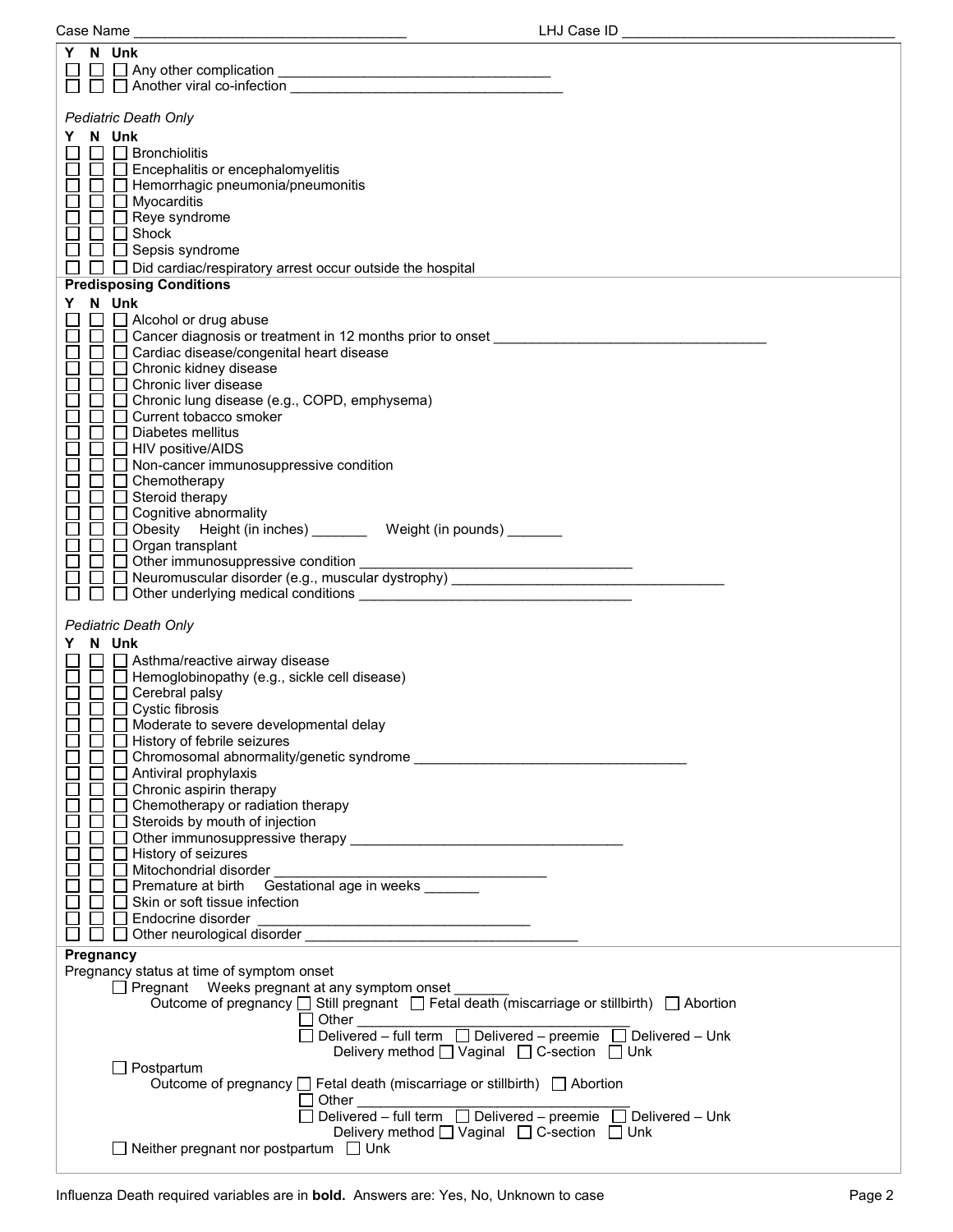| Case Name j                                                                                                                                                                                                                                                                                                                               | LHJ Case ID                                                                                                                                                                                                                    |                                                                                           |
|-------------------------------------------------------------------------------------------------------------------------------------------------------------------------------------------------------------------------------------------------------------------------------------------------------------------------------------------|--------------------------------------------------------------------------------------------------------------------------------------------------------------------------------------------------------------------------------|-------------------------------------------------------------------------------------------|
| <b>Vaccination</b>                                                                                                                                                                                                                                                                                                                        |                                                                                                                                                                                                                                |                                                                                           |
| Y N Unk                                                                                                                                                                                                                                                                                                                                   |                                                                                                                                                                                                                                |                                                                                           |
| $\Box$ Influenza vaccine during the current season (before illness)<br>First dose date □ Less than 14 days prior to illness onset □ Fourteen or more days prior to illness onset<br>Vaccine type □ Inactivated influenza vaccine (IIV3) [injected] □ Quadrivalent inactivated influenza vaccine (IIV4) [injected]                         |                                                                                                                                                                                                                                |                                                                                           |
| □ Live-attenuated influenza vaccine (LAIV4) [nasal spray] □ Unk                                                                                                                                                                                                                                                                           |                                                                                                                                                                                                                                |                                                                                           |
| Second dose date $\Box$ Less than 14 days prior to illness onset $\Box$ Fourteen or more days prior to illness onset $\Box$ Not given<br>Vaccine type □ Inactivated influenza vaccine (IIV3) [injected] □ Quadrivalent inactivated influenza vaccine (IIV4) [injected]<br>□ Live-attenuated influenza vaccine (LAIV4) [nasal spray] □ Unk |                                                                                                                                                                                                                                |                                                                                           |
| Vaccine information available $\Box$ Yes $\Box$ No Date of vaccine administration $\Box$                                                                                                                                                                                                                                                  |                                                                                                                                                                                                                                |                                                                                           |
|                                                                                                                                                                                                                                                                                                                                           |                                                                                                                                                                                                                                |                                                                                           |
|                                                                                                                                                                                                                                                                                                                                           |                                                                                                                                                                                                                                |                                                                                           |
| Sources reviewed (check all the apply) [ Patient's immunization record [ Medical records [ Coroner's report                                                                                                                                                                                                                               | $\Box$ Immunization information system (registry) $\Box$ Parent report $\Box$ News/media report<br>□ Other <u>_________________________________</u>                                                                            |                                                                                           |
| <b>Pediatric Death Only</b>                                                                                                                                                                                                                                                                                                               |                                                                                                                                                                                                                                |                                                                                           |
| Y N Unk                                                                                                                                                                                                                                                                                                                                   |                                                                                                                                                                                                                                |                                                                                           |
| $\Box$ Influenza vaccine in previous season                                                                                                                                                                                                                                                                                               |                                                                                                                                                                                                                                |                                                                                           |
| $\Box$<br>Received 2 doses of vaccine during a previous season (if patient was less than 8 years of age at the time of death)                                                                                                                                                                                                             |                                                                                                                                                                                                                                |                                                                                           |
| <b>Clinical Testing - Pediatric Death Only</b>                                                                                                                                                                                                                                                                                            |                                                                                                                                                                                                                                |                                                                                           |
| Y N Unk                                                                                                                                                                                                                                                                                                                                   |                                                                                                                                                                                                                                |                                                                                           |
| □ □ Pathology specimens sent to CDCs Infectious Disease Pathology Branch Lab ID _________________________                                                                                                                                                                                                                                 |                                                                                                                                                                                                                                |                                                                                           |
| $\Box$ Influenza isolates or original clinical material sent to CDCs Influenza Division Lab ID                                                                                                                                                                                                                                            |                                                                                                                                                                                                                                |                                                                                           |
| $\Box$ Were other respiratory specimens collected for bacterial culture (e.g., sputum, ET tube aspirate) Specify                                                                                                                                                                                                                          |                                                                                                                                                                                                                                |                                                                                           |
| □ □ Was a specimen collected for bacterial culture from a normally sterile site (e.g., blood, cerebrospinal fluid [CSF], tissue, or                                                                                                                                                                                                       |                                                                                                                                                                                                                                |                                                                                           |
| pleural fluid? Specimens collected greater than 24 hours after death are not sterile                                                                                                                                                                                                                                                      |                                                                                                                                                                                                                                |                                                                                           |
| Hospitalization                                                                                                                                                                                                                                                                                                                           |                                                                                                                                                                                                                                |                                                                                           |
| Y N Unk                                                                                                                                                                                                                                                                                                                                   |                                                                                                                                                                                                                                |                                                                                           |
|                                                                                                                                                                                                                                                                                                                                           |                                                                                                                                                                                                                                |                                                                                           |
| Hospital admission date __/ __/ __ Discharge __/ __/                                                                                                                                                                                                                                                                                      |                                                                                                                                                                                                                                |                                                                                           |
| Admitted to ICU Date admitted to ICU 1 / Date discharged from ICU 1 /                                                                                                                                                                                                                                                                     |                                                                                                                                                                                                                                |                                                                                           |
| Mechanical ventilation or intubation required                                                                                                                                                                                                                                                                                             |                                                                                                                                                                                                                                |                                                                                           |
|                                                                                                                                                                                                                                                                                                                                           |                                                                                                                                                                                                                                |                                                                                           |
| N Unk<br>Y                                                                                                                                                                                                                                                                                                                                |                                                                                                                                                                                                                                |                                                                                           |
| $\Box$ Died of this illness Death date $\Box$ / $\Box$ Please fill in the death date information on the Person Screen                                                                                                                                                                                                                     |                                                                                                                                                                                                                                |                                                                                           |
| $\Box$<br>Autopsy performed                                                                                                                                                                                                                                                                                                               |                                                                                                                                                                                                                                |                                                                                           |
| 88 8 8<br>Specimens available                                                                                                                                                                                                                                                                                                             |                                                                                                                                                                                                                                |                                                                                           |
| ПП<br>Was a specimen (e.g., fixed lung tissue) collected from an autopsy for testing of bacterial pathogens by a local or<br>state pathologist?                                                                                                                                                                                           |                                                                                                                                                                                                                                |                                                                                           |
| Death certificate lists disease as a cause of death or a significant contributing condition                                                                                                                                                                                                                                               |                                                                                                                                                                                                                                |                                                                                           |
| Health care visit prior to death<br>$\perp$<br>$\overline{\phantom{a}}$                                                                                                                                                                                                                                                                   |                                                                                                                                                                                                                                |                                                                                           |
| Location of death $\Box$ Outside of hospital (e.g., home or in transit to the hospital                                                                                                                                                                                                                                                    |                                                                                                                                                                                                                                |                                                                                           |
|                                                                                                                                                                                                                                                                                                                                           | Emergency department (ED) □ Inpatient ward □ ICU                                                                                                                                                                               |                                                                                           |
| Other                                                                                                                                                                                                                                                                                                                                     |                                                                                                                                                                                                                                |                                                                                           |
| RISK AND RESPONSE (Ask about exposures 1-7 days before symptom onset)                                                                                                                                                                                                                                                                     |                                                                                                                                                                                                                                |                                                                                           |
| <b>Travel</b>                                                                                                                                                                                                                                                                                                                             |                                                                                                                                                                                                                                |                                                                                           |
| Setting 1                                                                                                                                                                                                                                                                                                                                 | Setting 2                                                                                                                                                                                                                      | Setting 3                                                                                 |
| Travel out of:<br>County/City ____________________                                                                                                                                                                                                                                                                                        | County/City _____________________                                                                                                                                                                                              | Г                                                                                         |
|                                                                                                                                                                                                                                                                                                                                           |                                                                                                                                                                                                                                |                                                                                           |
|                                                                                                                                                                                                                                                                                                                                           |                                                                                                                                                                                                                                |                                                                                           |
| Other                                                                                                                                                                                                                                                                                                                                     | Other the contract of the contract of the contract of the contract of the contract of the contract of the contract of the contract of the contract of the contract of the contract of the contract of the contract of the cont | Other                                                                                     |
| Destination name                                                                                                                                                                                                                                                                                                                          |                                                                                                                                                                                                                                |                                                                                           |
| Start and end dates<br>to                                                                                                                                                                                                                                                                                                                 | to                                                                                                                                                                                                                             | to                                                                                        |
|                                                                                                                                                                                                                                                                                                                                           |                                                                                                                                                                                                                                |                                                                                           |
| <b>Risk and Exposure Information</b>                                                                                                                                                                                                                                                                                                      |                                                                                                                                                                                                                                |                                                                                           |
| N Unk<br>Y.                                                                                                                                                                                                                                                                                                                               |                                                                                                                                                                                                                                |                                                                                           |
| □ □ Is case a recent foreign arrival (e.g. immigrant, refugee, adoptee, visitor) Country ________________<br>$\Box$                                                                                                                                                                                                                       |                                                                                                                                                                                                                                |                                                                                           |
| $\Box$                                                                                                                                                                                                                                                                                                                                    |                                                                                                                                                                                                                                |                                                                                           |
| $\Box$ (Potential) Occupational exposure<br>$\Box$                                                                                                                                                                                                                                                                                        |                                                                                                                                                                                                                                |                                                                                           |
| <b>Exposure and Transmission Summary</b>                                                                                                                                                                                                                                                                                                  |                                                                                                                                                                                                                                | the control of the control of the control of the control of the control of the control of |
| Likely geographic region of exposure □ In Washington - county ____________                                                                                                                                                                                                                                                                |                                                                                                                                                                                                                                | □ Other state ______________                                                              |
| Not in US - country ______________                                                                                                                                                                                                                                                                                                        | $\Box$ Unk                                                                                                                                                                                                                     |                                                                                           |
|                                                                                                                                                                                                                                                                                                                                           |                                                                                                                                                                                                                                |                                                                                           |